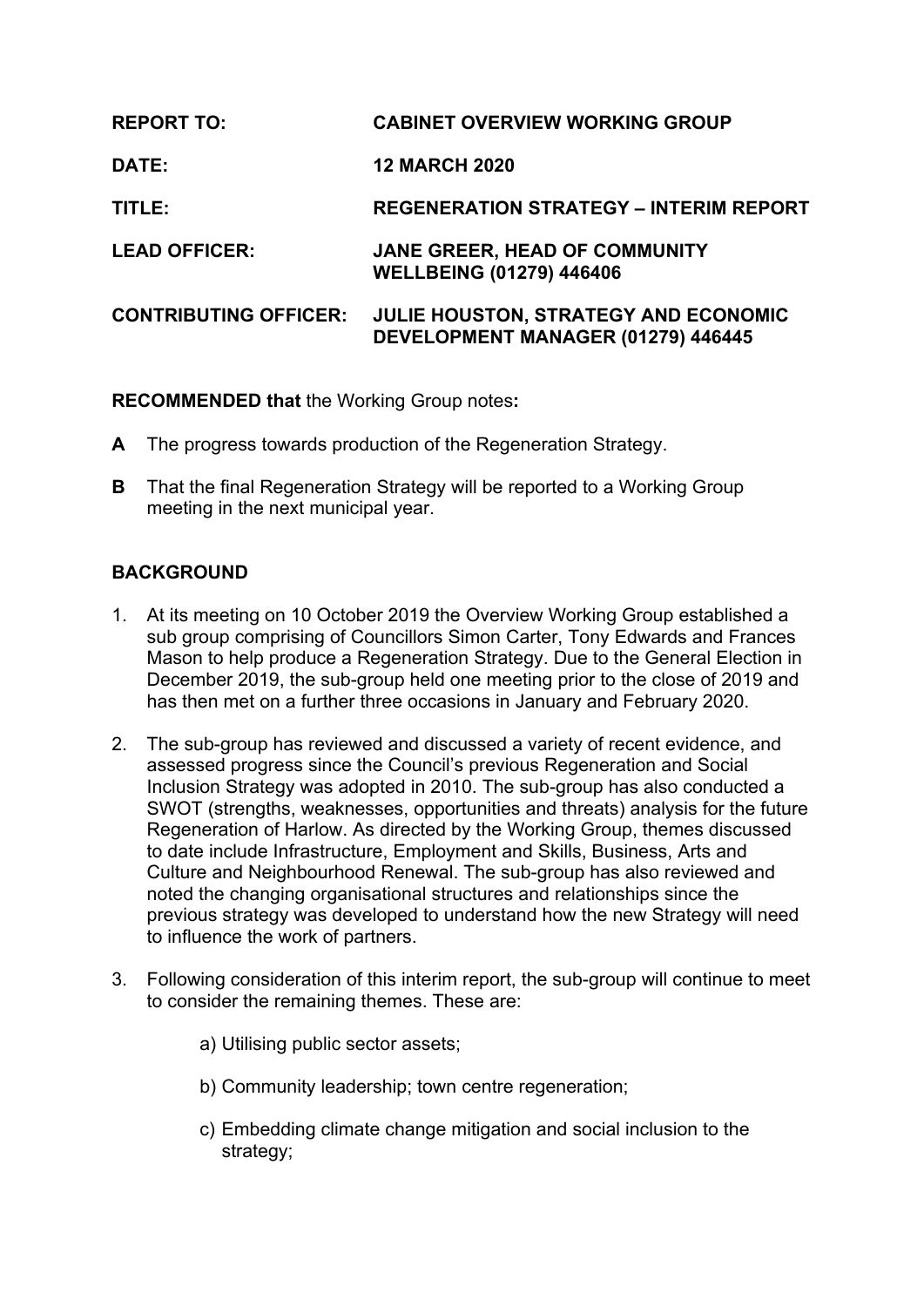- d) Consider a PESTLE (political, economic, social, technological, legal and environmental) analysis for the future regeneration of Harlow; and
- e) Develop the vision and overarching Regeneration Strategy for Harlow.
- 4. In addition to this there will be engagement with the relevant Portfolio Holders to discuss and consultation with community and voluntary sector leaders.

## **ISSUES/PROPOSALS**

### **Progress Since 2010-15 Strategy**

- 5. The number of businesses in the town has continued to grow, up from 2,060 in 2010 to 3,010 in 2019. Jobs (including self-employed jobs) in the town have grown from 42,000 in 2010 to 47,000 in 2018.
- 6. Significant infrastructure regeneration has taken place including:
	- a) Pathfinder project delivered 18 new council houses at The Hill, Fesants Croft and Felmongers;
	- b) Prentice Place, the refurbishment of the neighbourhood centre and 16 council homes is nearing completion;
	- c) Housing schemes delivered at Carters Mead and Vince Dunn Mews;
	- d) Clifton Hatch has been redeveloped delivering new retail facilities and 26 new homes;
	- e) Bromley Cottages, two ex-Council void properties refurbished and now run by Streets2Homes to provide accommodation for up to nine homeless people;
	- f) Wissants, redevelopment of a flat block to provide six new homes for affordable rent;
	- g) The Briars, Copshall Close and Aylett Field is in the final phase of redevelopment with the new Atelier housing scheme, delivering 343 dwellings with around 200 affordable homes;
	- h) Fern Hill Travellers site refurbished;
	- i) New housing developments delivered at Fifth Avenue, Newhall (2,500 when complete), Gilden Park, Tanyard Place (65 homes) and Ram Gorse;
	- j) The Town Park has benefitted from a £2.8 million Heritage Lottery Fund grant to restore Pets Corner, the Bandstand, Spurriers House and landscaping. This has also delivered a new café, Learning Centre and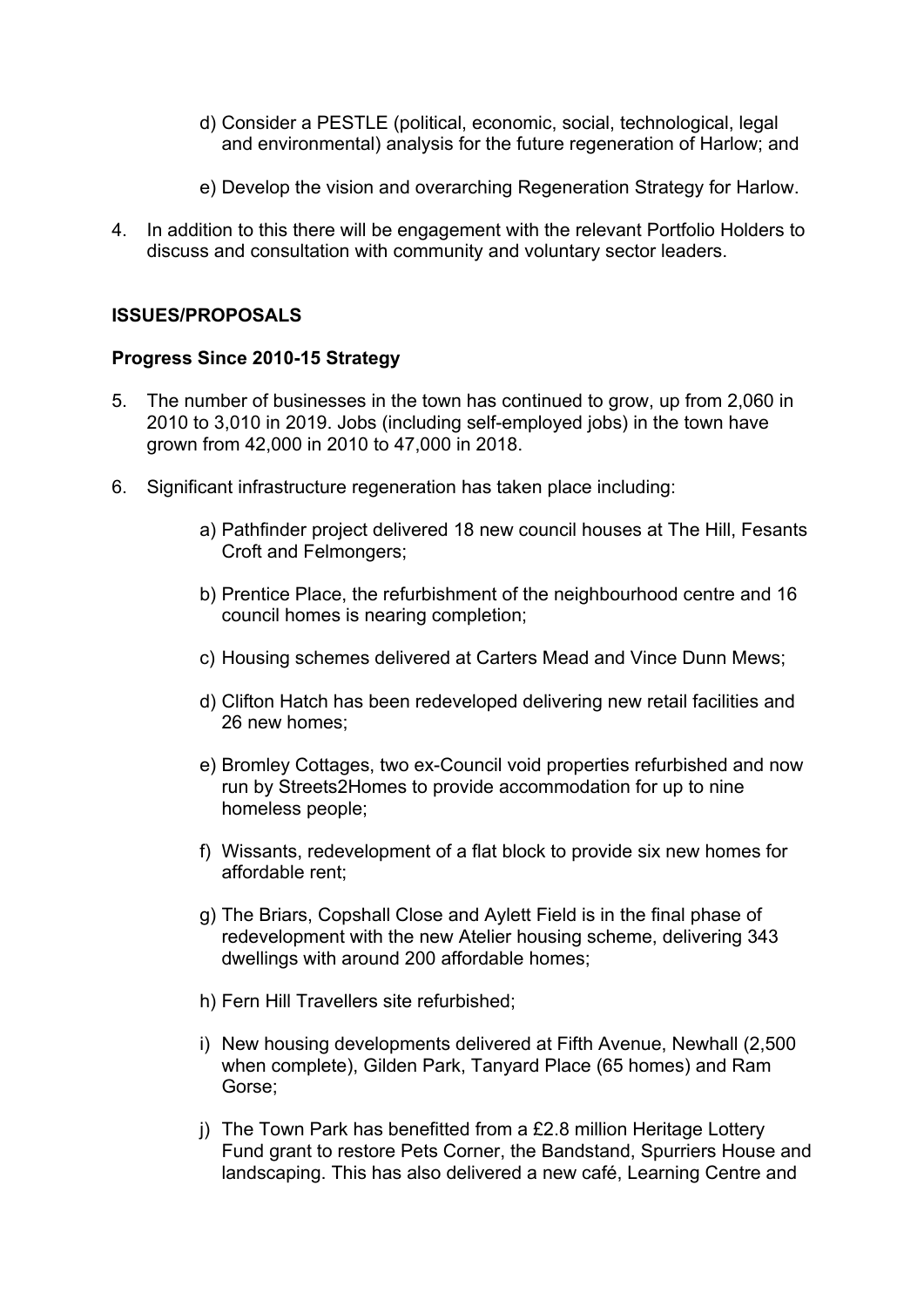Events Barn and a range of educational and training opportunities in the Park;

- k) Major sporting facilities have been redeveloped and renewed. The Leisurezone has been completed, new Rugby Club, and football stadium and athletics provision;
- l) Improvements to the A414 completed, namely the 'hamburger' roundabout and dual carriageway to M11 Junction 7, Clocktower roundabout, First Avenue roundabout and current Edinburgh Way scheme due to complete in summer 2020;
- m)Harlow Railway Station refurbished and multi storey car park complete;
- n) New Lister Medical Centre at Staple Tye;
- o) New multi-screen Cineworld in Town Centre and Market Square refurbishment;
- p) New educational facilities at Harlow College university centre building, Advanced Manufacturing Centre and BMAT STEM Academy;
- q) New Passmores secondary school built and two secondary schools being rebuilt or built new – Mark Hall School and the Sir Frederick Gibberd College;
- r) Harlow Enterprise Zone Kao Park refurbishment of ex-Nortel buildings for Grade A office space complete and occupied, the first of data centre of the Kao data centre campus built;
- s) Harlow Enterprise Zone the first two buildings complete of the new Harlow Science Park – Nexus and Anglia Ruskin University Business Innovation Centre; and
- t) Public Health England have begun work on site to enable the move of their Headquarters and National Science Hub to Harlow.
- 7. Since 2010, new organisations and relationships that affect regeneration have evolved. New agencies include Homes England, the Cities and Local Growth Unit, and the South East Local Enterprise Partnership. At a local level the Council is initiating the Harlow Growth Board which will bring together the key agencies involved in securing, influencing and enabling Harlow's growth and renewal. In addition, the Harlow and Gilston Garden Town board has been created with Government support to help kick-start house building. Harlow Council's Regeneration Strategy now sits within and influences the Organisational Structure.
- 8. Issues arising from the evidence and themes so far discussed: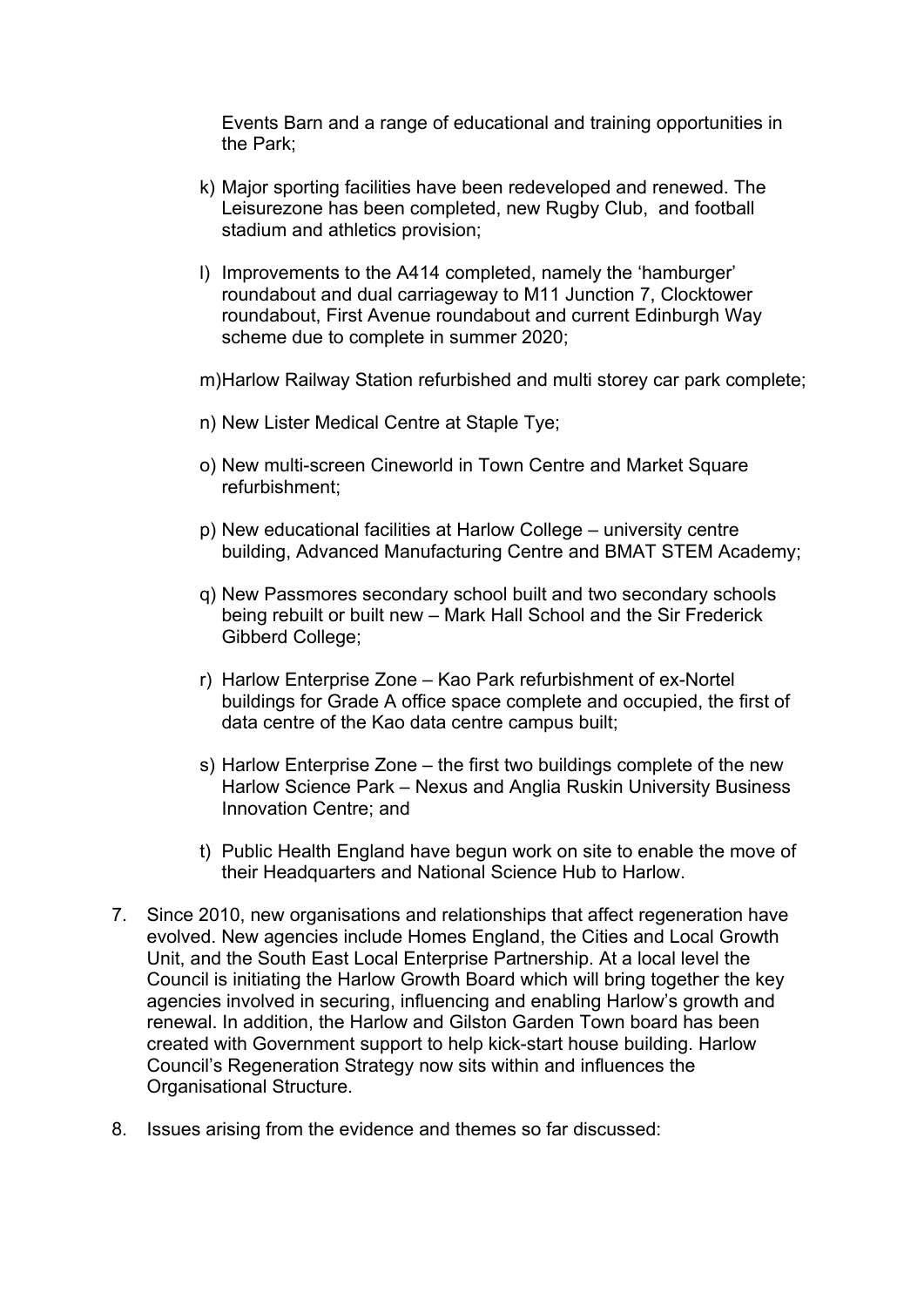- a) Ageing infrastructure as noted above, although much has been achieved within the last 10 years in terms of renewal, as a former new town, Harlow still faces the challenge that infrastructure is ageing at the same time;
- b) Low incomes although resident earnings per week have risen by £96 per week since 2008, they are now £67 per week lower than the national average and £85 per week lower than average workplace earnings in Harlow. This is an improvement on the position in 2008 when the gap between average workplace earnings and average resident earnings was £193. In 2018, average full time earnings were the lowest in Essex;
- c) The most recent Indices of Multiple Deprivation shows sustained improvement for Harlow since 2010 but still leaves Harlow as the second most deprived district in Essex. Harlow district is ranked 100 of 317 local authority areas which is an improvement in rank from 68 in 2010. The district is in the lower 40 per cent of most deprived lower tier local authorities nationally;
- d) Skills levels, although improvements have been made, continue at lower than national averages in terms of proportions of the working age population qualified at all NVQ Levels;
- e) Education levels In 2018, 59.6 per cent of pupils achieved grade 9-4 in English and Maths (a good pass) which is above the England average and 38.3 per cent achieved grade 9-5 (a strong pass) which is just below the England average of 39.9 per cent, at GCSE. Higher Education participation remains lower than the national average;
- f) Growing businesses numbers of businesses are increasing however the numbers of employee jobs remains broadly similar over the last few years. Appropriate land, accommodation and support to enable businesses to grow and employ more people are a key focus;
- g) Continue to diversify housing offer in order to support economic regeneration and provide homes for existing residents, an increasing and varied supply of housing type and tenure is required. In addition to this investment is required to deliver neighbourhood centre and housing renewal to ensure the towns existing neighbourhoods compare well to new neighbourhoods of the Harlow and Gilston Garden Town developments;
- h) Housing, population and economic growth means that the town's infrastructure, services and assets will need to be robust in order to meet increased needs. Growth can deliver regeneration for Harlow but ensuring investment in the right infrastructure and capture of investment from growth outside of Harlow's borders which will be required to enable it to happen;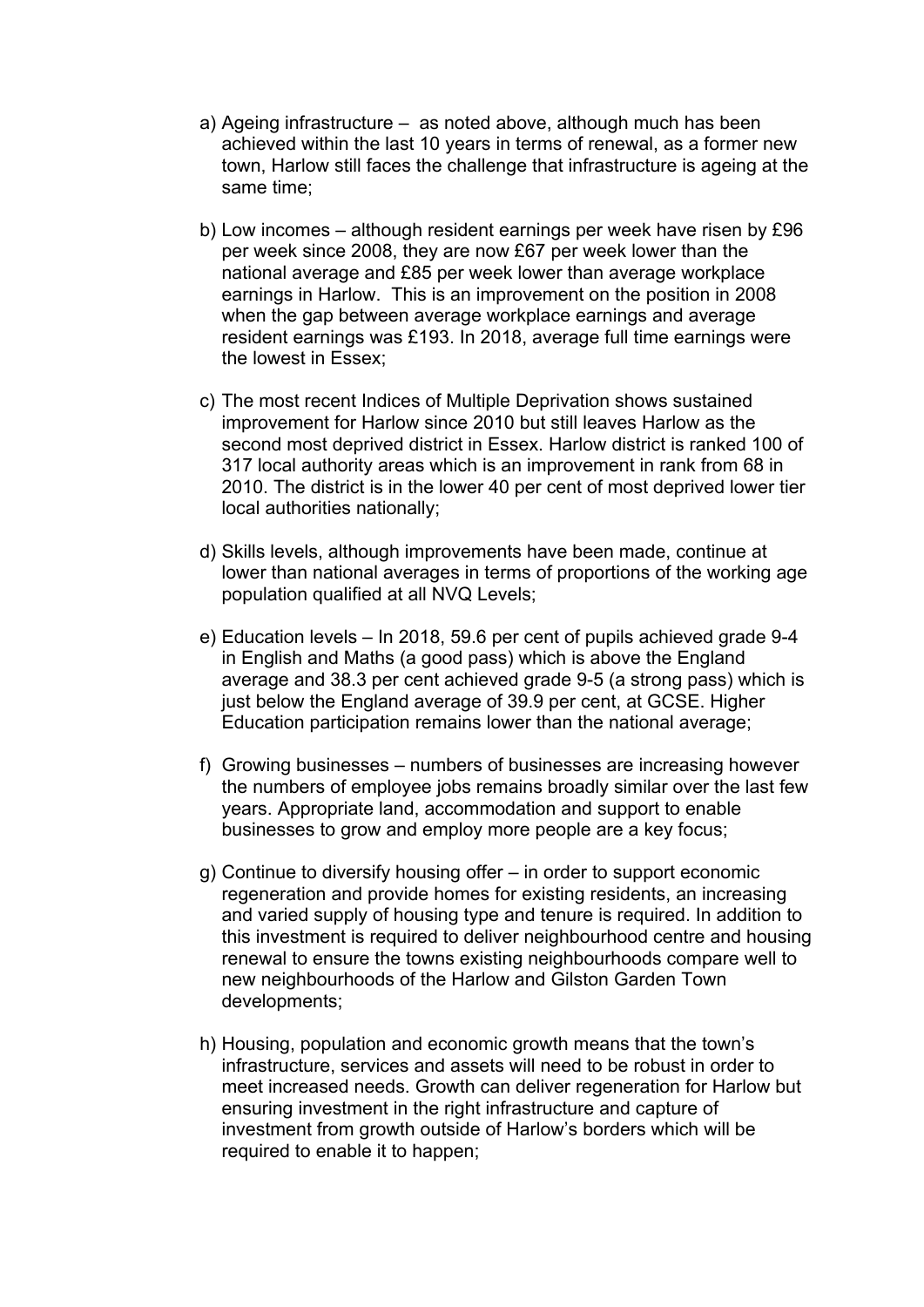- i) Investment and resources must extend to arts and culture and ensure a cultural regeneration of Harlow, building upon the world class public sculpture collection, the towns existing incredibly diverse creative sector and its strong heritage in performance ranging from dance to music and drama. The sub-group recommends the production of a Public Arts Strategy document;
- j) Ensuring Climate Emergency mitigation must play a central role in our new Regeneration Strategy. This must encourage opportunities at development stage for the built environment and consider how we encourage our businesses to adopt low carbon practice, service and product innovation. Sustainable travel must be a priority and public transport, walking and cycling need to be prioritised. To enable this we must secure investment for our extensive cycle track network, improving maintenance, security and lighting, connectivity and priority over roads. Similarly, the improvement of public transport through frequency, comfort and reliability, new routes and ease of use must be encouraged;
- k) Digital innovation can underpin regeneration, improving services, customer experience, quality of life, resource efficiency and the environment. As the birth place of fibre optic telecommunications, this is also a key theme for the Regeneration Strategy;
- l) Inclusion must be at the heart of our Regeneration Strategy, driving opportunities for all of our communities; and
- m)Continue to develop Discover Harlow to promote Harlow, challenge negative perceptions and encourage visitors, new business, residents and investment.
- 9. Harlow has some extraordinary once in a generation opportunities to truly transform the town and its residents prospects. The Council will seek to work with partners to maximise the benefits from these opportunities whether they be for employment and skills, economic or business outcomes, cultural or wider social benefits. By working together innovative solutions and outcomes can be sought
	- a) Public Health England cements Harlow's place at the heart of the UK Innovation Corridor, bringing 2,700 jobs and business supply chain opportunities;
	- b) Harlow Enterprise Zone and Harlow Science Park provides space to attract businesses within the target sectors of Life Sciences, Advanced Manufacturing, and ICT;
	- c) Harlow and Gilston Garden Town brings housing growth, vision and impetus for sustainable transport development;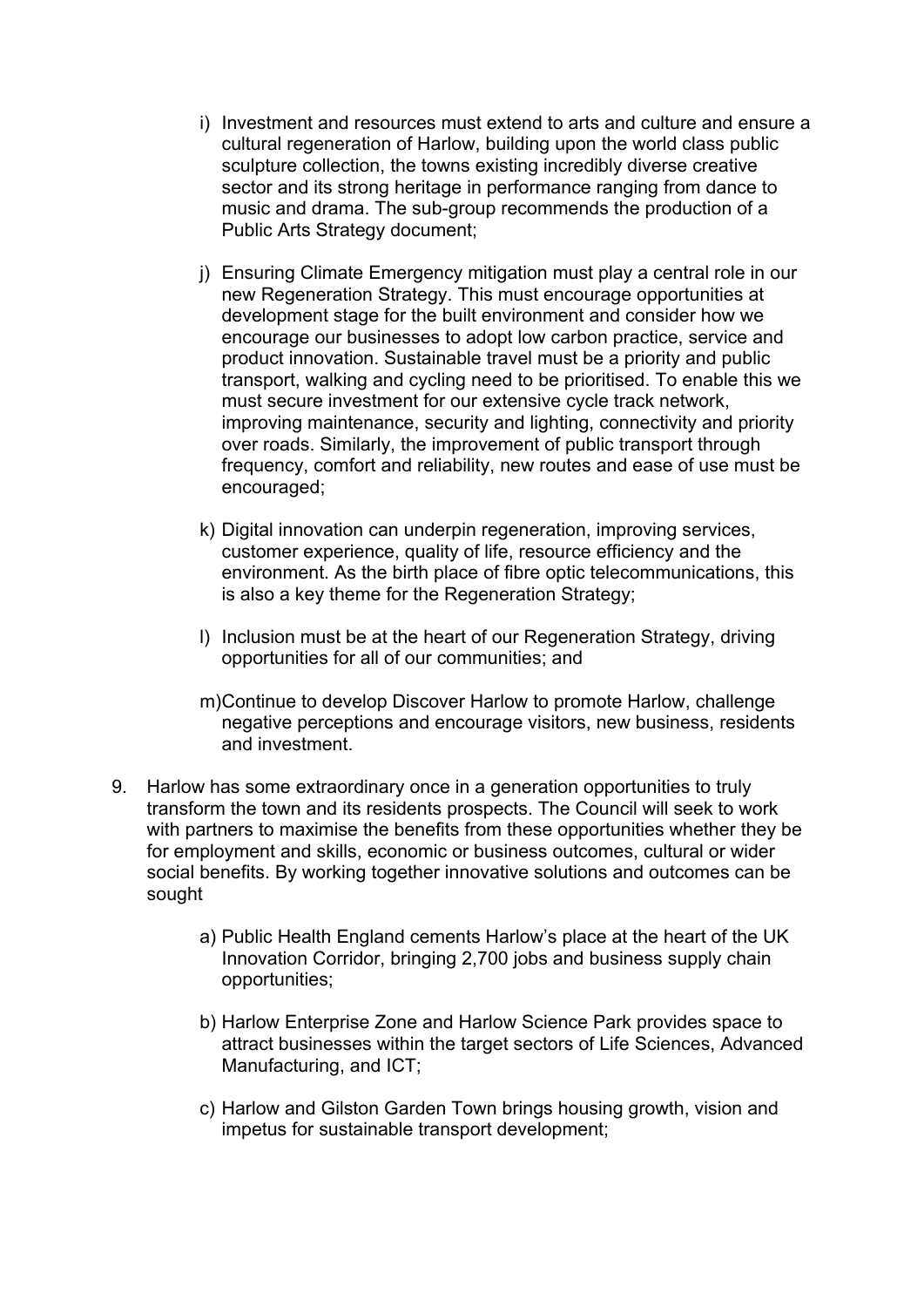- d) A new Junction 7a on the M11 will support Harlow's economic and housing growth;
- e) A new Princess Alexandra Hospital will bring much needed renewal of health facilities for a growing population in its catchment area; and
- f) Town Centre renewal will deliver a town centre fit for a growing population at the heart of the Harlow and Gilston Garden Town and a growing economy home to global companies and Public Health England. It will encompass a new residential offer, sustainable transport interchange, new leisure and commercial opportunities and improved night time economy.
- 10. The above assets will enable Harlow to grow and regenerate, benefiting from its location at the core of the UK Innovation Corridor in close proximity to London, Cambridge and Stansted Airport. With collaboration through the Harlow Growth Board, opportunities outlined in Harlow's Regeneration Strategy can be progressed.

## **IMPLICATIONS**

### **Environment and Planning (Includes Sustainability)**

The production of a new Regeneration Strategy will complement the Council's emerging Local Plan and help to deliver the longer term vision that is set out there. The development of this strategy can work in parallel with the development of various strands of Supplementary Planning Guidance following adoption of the new Local Plan.

#### **Author: Andrew Bramidge, Head of Environment and Planning**

**Finance (Includes ICT, and Property and Facilities)** None specific. **Author: Simon Freeman, Head of Finance and Deputy to the Chief Executive**

#### **Housing**

As outlined in the report. **Author: Andrew Murray, Head of Housing**

**Community Wellbeing (Includes Equalities and Social Inclusion)** As contained within the report. **Author: Jane Greer, Head of Community Wellbeing**

#### **Governance (Includes HR)**

As contained within the report. **Author: Simon Hill, Head of Governance**

### **Appendices**

Appendix A – Harlow Regeneration and Social Inclusion Strategy (2010-2015)